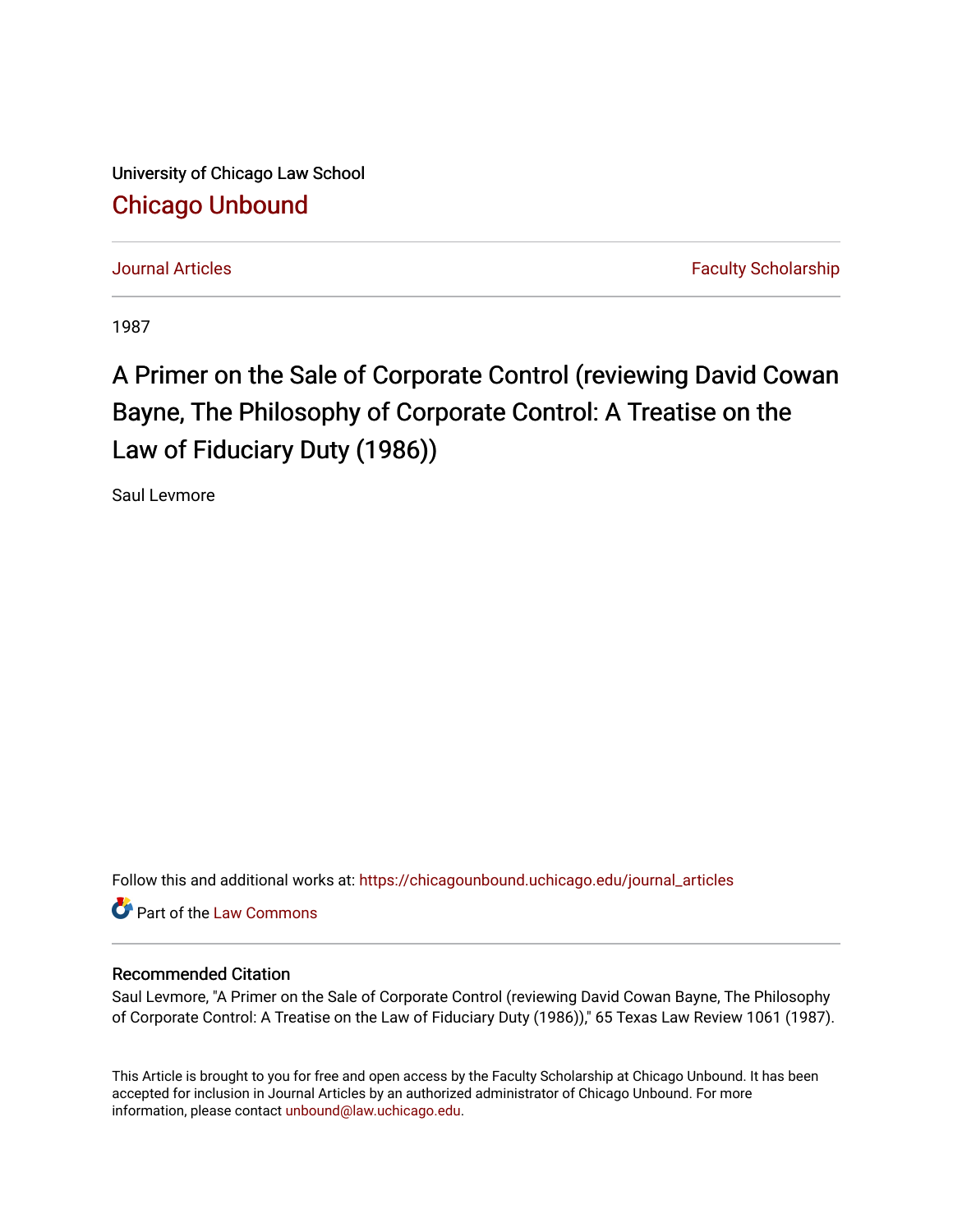## Book Review

## **A** Primer on the Sale of Corporate Control

**THE PHILOSOPHY** OF CORPORATE CONTROL: A TREATISE **ON THE** LAW OF FIDUCIARY DUTY. By David Cowan Bayne.<sup>†</sup> Chicago: Loyola University Press, **1986. Pp.** xiv, 414. **\$19.951**

Reviewed by Saul X. Levmore\*

Arguments over issues of corporate control depend upon the analytic framework through which the observer examines the role of law in governing corporations. David Cowan Bayne's book, *The Philosophy of Corporate Control: A Treatise on the Law of Fiduciary Duty,* argues from a view of corporate law that is fundamentally dissimilar from my own. I take issue with Bayne's implicit assumption that cases should be decided on their own terms, uninfluenced either by the effects of decisions on future behavior or by the economic effects of the very behavior at issue in a given case. In order to comment on Bayne's book, I must first familiarize the reader with alternative assumptions about the problems surrounding the sale of corporate control.

The analytical questions raised by the sale of corporate control are not especially difficult, however unusual it is to find them resolved in the case law or academic commentary. When a minority shareholder complains that a controlling block of shares has been sold to an outsider at a large premium above market price, there are, roughly speaking, five possible explanations for the purchase price:

(1) The outsider intends to "loot" the company;

(2) The outsider was forced to pay this premium because inframarginal shares of the corporation were more highly valued than marginal shares;

(3) The outsider paid the premium because it expected to guide the firm to new heights by bringing in better management or a better idea for the "target"; the selling shareholder may have realized the value of the firm's assets to this outsider and thus negotiated a premium;

- 
- 

t Professor of Law, University of Iowa.<br>1 Hereinafter cited by page number only.<br>\* Professor of Law, University of Virginia; Visiting Professor, Yale Law School.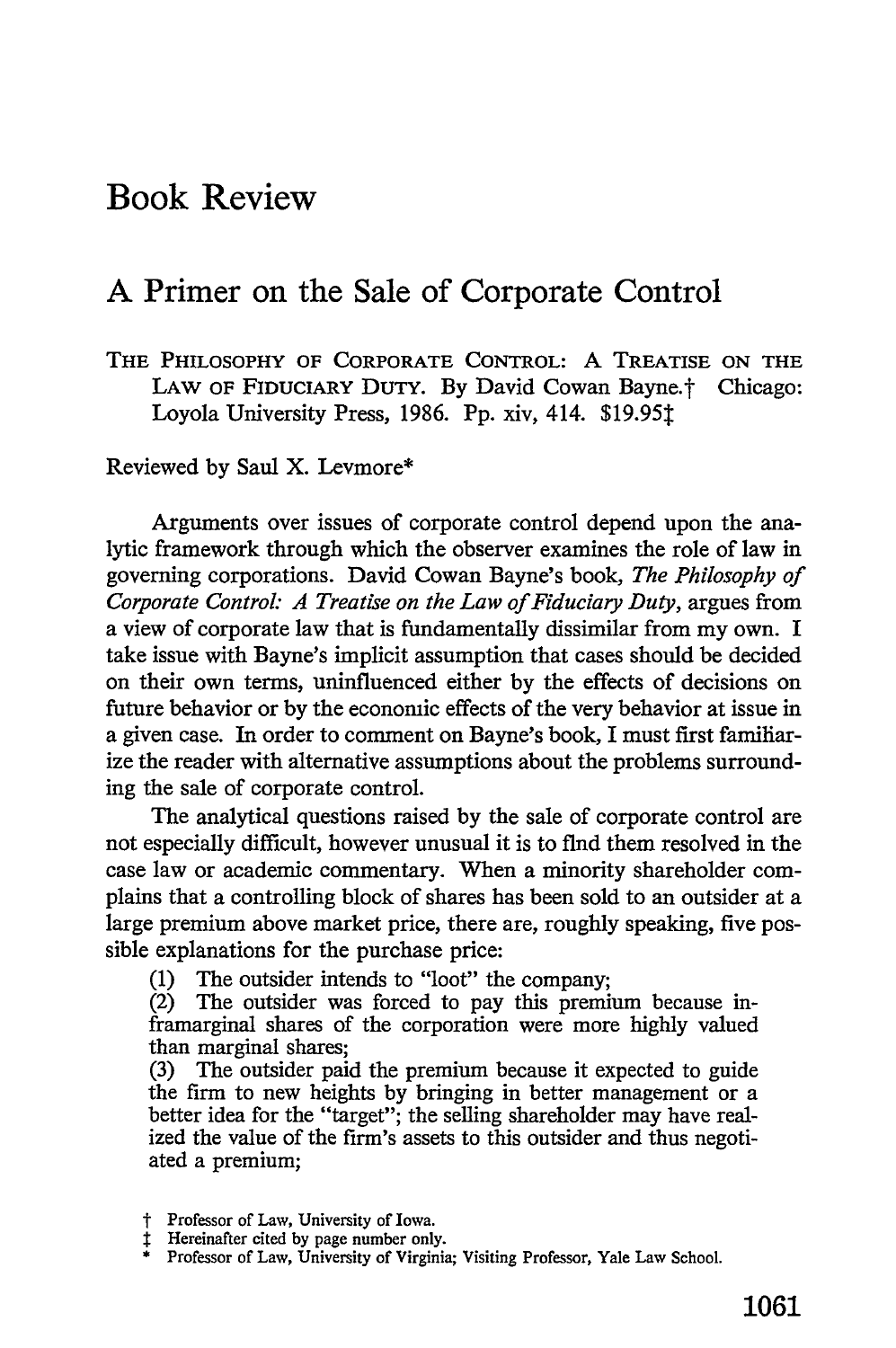(4) The outsider (and the seller) expects to be able to exclude minority shareholders from some plan (other than looting) that has ripened inside the corporation; this exclusion may be accomplished by liquidating the company or perhaps by forming some wholly owned second corporation that will do what the first corporation might have done; or

(5) The outsider has superior management skills or a true innovation that can be brought to bear on the firm; but again, the outsider expects to capture the full value of this innovation by somehow excluding other shareholders.

The legal consequences attaching to each of these possibilities are easy to predict. When looting occurs, we can expect the law to punish the looter. Innocent shareholders might be allowed to recover from the seller, who enabled the (judgment proof) looter to come in, because the seller was undoubtedly in the best position to check on the reputation and financing of his buyer.<sup>1</sup> Inasmuch as embezzling and other looting schemes can be developed at any time and are unlikely to be highly correlated with the recent purchase of a controlling block of stock, it would be surprising if the law sought to deter looting by always allowing minority shareholders to share in control premiums regardless of whether looting later took place. Looting is simply an independent problem, and not surprisingly, the law treats it as separate from the sale-of-control problem.

Possibility (2) also fails to suggest a reason for an "equal opportunity"<sup>2</sup> rule in the sale-of-control context. If the premium is modest enough to suggest that nothing more than the extraction of inframarginal shares has taken place, then nonselling shareholders retain equal opportunities, for there is no reason to think that their shares have lost value as a result of the sale of a controlling block.

Of the articulated explanations, possibility (3) certainly does not suggest a need for legal intervention on behalf of the nonselling shareholders. Presumably, the buyer expects the target firm's worth to increase to a per-share level that is *above* that paid for the controlling shares, for otherwise the buyer would not have paid as much as it did for its new shares. The buyer may have stopped short of purchasing more of the target's shares and excluding other shareholders from this attractive future because it did not want to invest more in this single project, because it projected that state law would allow it to exclude free riders later

<sup>1.</sup> On the obligations of sellers of control in circumstances in which looting is foreseeable, see R. CLARK, CORPORATE LAW § 11.4, at 478-80 (1986).

<sup>2.</sup> On the rule of equal opportunity in the sale-of-control context generally, see Andrews, *The Stockholder's Right to Equal Opportunity in the Sale of Shares,* 78 HARV. L. REV. 505 (1965).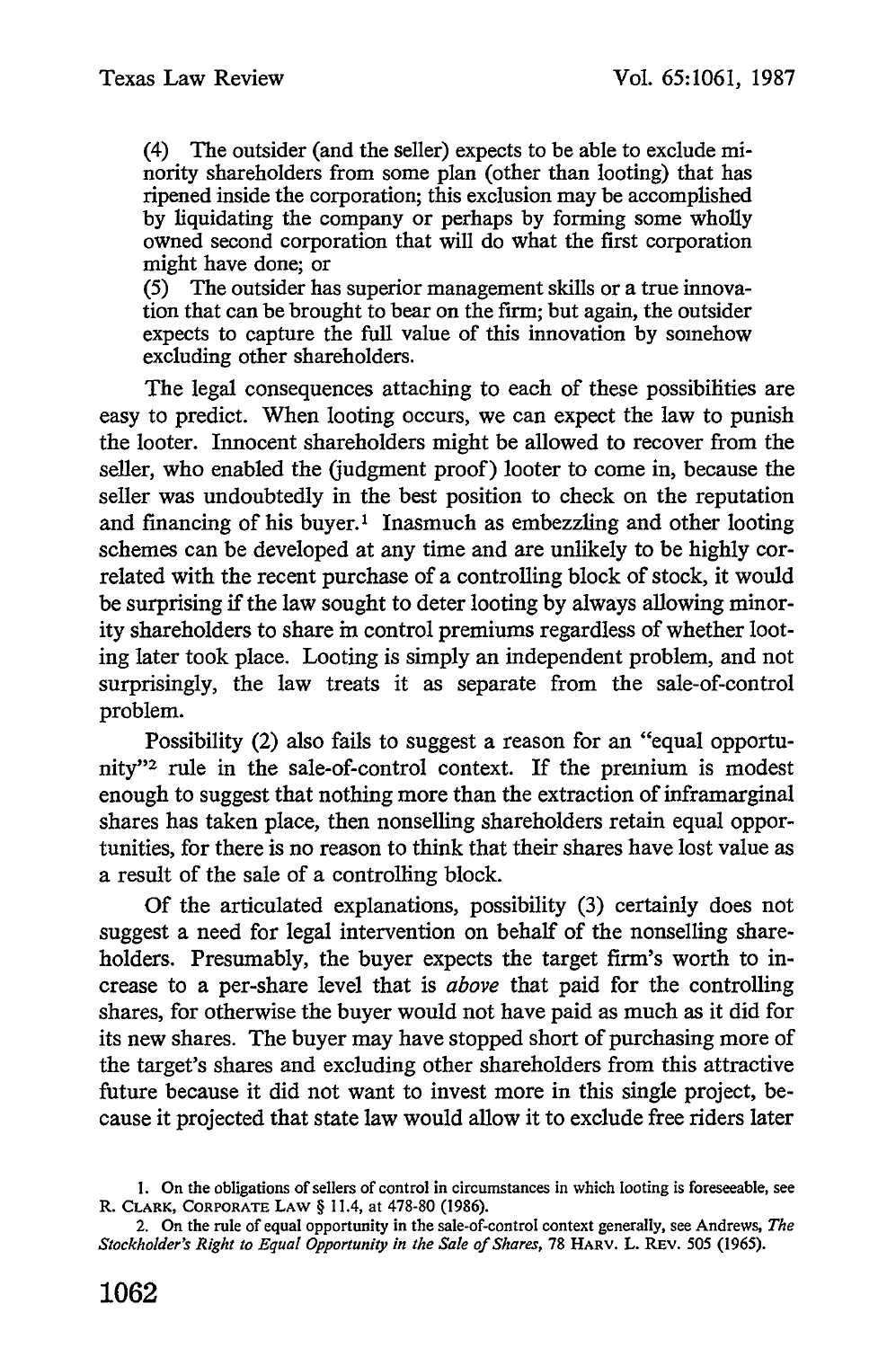on,3 or because capital markets were insufficiently perfect to finance such a maneuver.

In all these situations, there is more reason to envy than to pity the nonselling shareholders. Indeed, to decide a sale-of-control case in their favor-that is, to hold that fiduciaries who sell stock must share their profit with nonsellers-is to give them, in the generic case, a double advantage: not only will they extract part of the premium received by the selling shareholders, but also they will remain to ride the "coattails" of the new managers as the share price rises. For instance, if *A* buys C's fifty percent shareholdings for \$25 per share when their market price was \$18 and, as *A* anticipated, all the shares soon rise to \$28 per share, a rule requiring *C* to share her profits with the nonselling shareholders would give them \$3.50 per share at the outset (their portion of the \$7 premium received by *C) and* \$10 per share later when they sell their shares in the market. This is not to say that the buyer will always succeed in the takeover game: sometimes the innovation or managerial change planned by the buyer will fail. But, *ex ante,* there is every reason to think that the buyer who pays a premium expects that, *on average,* the firm's future will be profitable enough to warrant paying the premium for control.

This leaves possibilities (4) and (5) in which, without legal intervention, the nonselling shareholders will by assumption share neither in the premium received for the sale of control nor in the future success of the firm. When the source of improvement comes not from the outsider but is *known* to be already within the **firm,** as sketched in possibility (4), then no matter how much a legal system is oriented toward rewarding and encouraging innovation, there is no reason to expect that controlling shareholders (new or old) will be permitted to appropriate for themselves a disproportionate share of the value of the improvement. Furthermore, as a normative matter it may be efficient (not to mention fair) to block such attempts by those in control because we would not want to encourage insiders to suppress and delay an innovation in order to arrange a transaction that allows them to enjoy a larger share of the innovation's value. Conversely, when, as in possibility (5), the innovation originates with the outsider, there is reason to expect that the law will do little to block the transfer of ownership to this acquirer. <sup>4</sup>

<sup>3.</sup> A discussion of the sale-of-control problem should ideally include or even depend on an understanding of what the law needs to do when shareholders are frozen out. But inasmuch as *The Philosophy of Corporate Control* does not focus on this question, it is not analyzed in this Review. For a discussion of one remedy available to shareholders who are frozen out, see Kanda & Levmore, *The Appraisal Remedy and the Goals of Corporate Law,* 32 UCLA L. REv. 429 (1985).

<sup>4.</sup> This expectation derives from the familiar treatment of innovators and explorers in contract law. This treatment is discussed in Kronman, *Mistake, Disclosure, Information, and the Law of*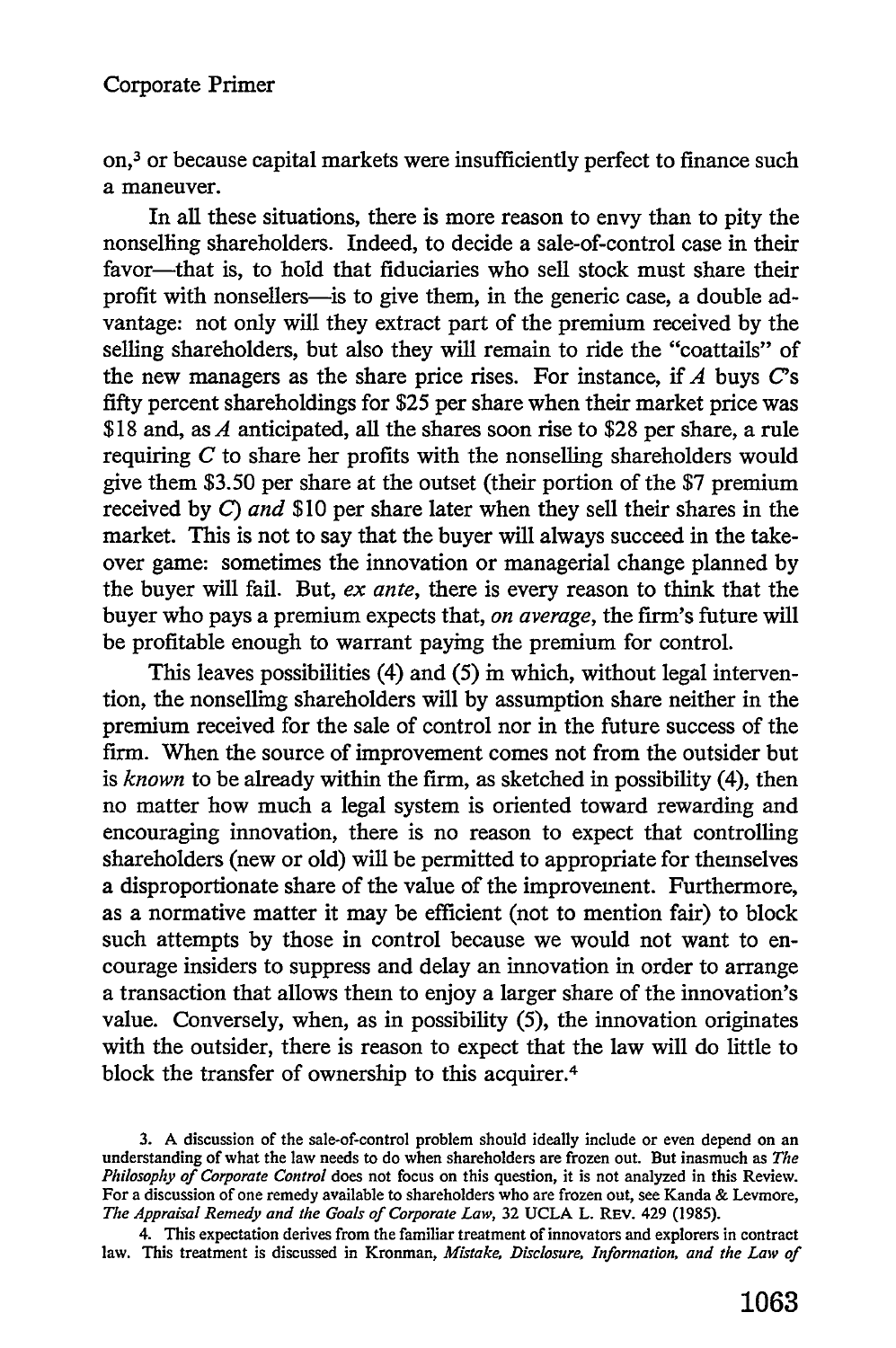But what about cases in which we do not know whether it is possibility (4) or (5) that confronts us? One *could* imagine a legal system, motivated by a desire to stimulate innovation, declining to intervene on behalf of nonselling shareholders whose claim to that aspect of the target that attracts the acquirer is uncertain. Such a rule of law would assume, when in doubt, that possibility (5) and not (4) was at issue and that from an efficiency (or fairness) perspective, nothing would be gained by giving passive shareholders a piece of the buyer's insight or innovation. Much as our own contract law protects explorers' and inventors' profits by not requiring full disclosure in transactions with other parties,<sup>5</sup> so too it would not be surprising to find few impediments to privately arranged sale-of-control transactions because *at least sometimes* the acquirer in these transactions brings something new to tired assets. But one could also imagine a legal system that sought to distinguish cases in which the outsider brought in a true innovation from those in which the controlling insider simply usurped a corporate opportunity in collusion with an outsider. Premiums accompanying sales of control would be permitted only in the former situations.

The legal system that would be harder to imagine is one with a universal "equal opportunity rule" that always assumed away the possibility that buyers had innovations or better management to offer at a price. A legal system that provides incentives for inventors and innovators (as all do) should hardly be expected to legislate and adjudicate as if there were no need at all in sale-of-control cases to provide incentives to acquirers of corporations. Stated differently, a legal system that was so suspicious of fiduciaries selling control would hardly want to channel decent buyers toward the purchase of assets when there is even more reason to be suspicious of the shareholders' agents. <sup>6</sup>

The preceding analytic constructs are (or should be) relatively uncontroversial, for they reflect little more than common sense about rewards for innovation on the one hand and "coattails effects" on the other. I think it fair to say that the instincts and politics of most serious students and observers of corporate law cause disagreement about the application of such constructs to actual cases, but not about the analytic principles themselves.

Even the most controversial of the decided cases do not wander far

*Contracts,* 7 J. **LEGAL STUD. 1,** 9-18 (1978); Levmore, *Securities and Secrets: Insider Trading and the Law of Contracts,* 68 VA. L. REV. 117, 132-42 (1982).

*<sup>5.</sup> See* Levmore, *supra* note 4, at 133-34.

<sup>6.</sup> These agents may, for example, receive promises about their positions or compensation once the acquirer is in control.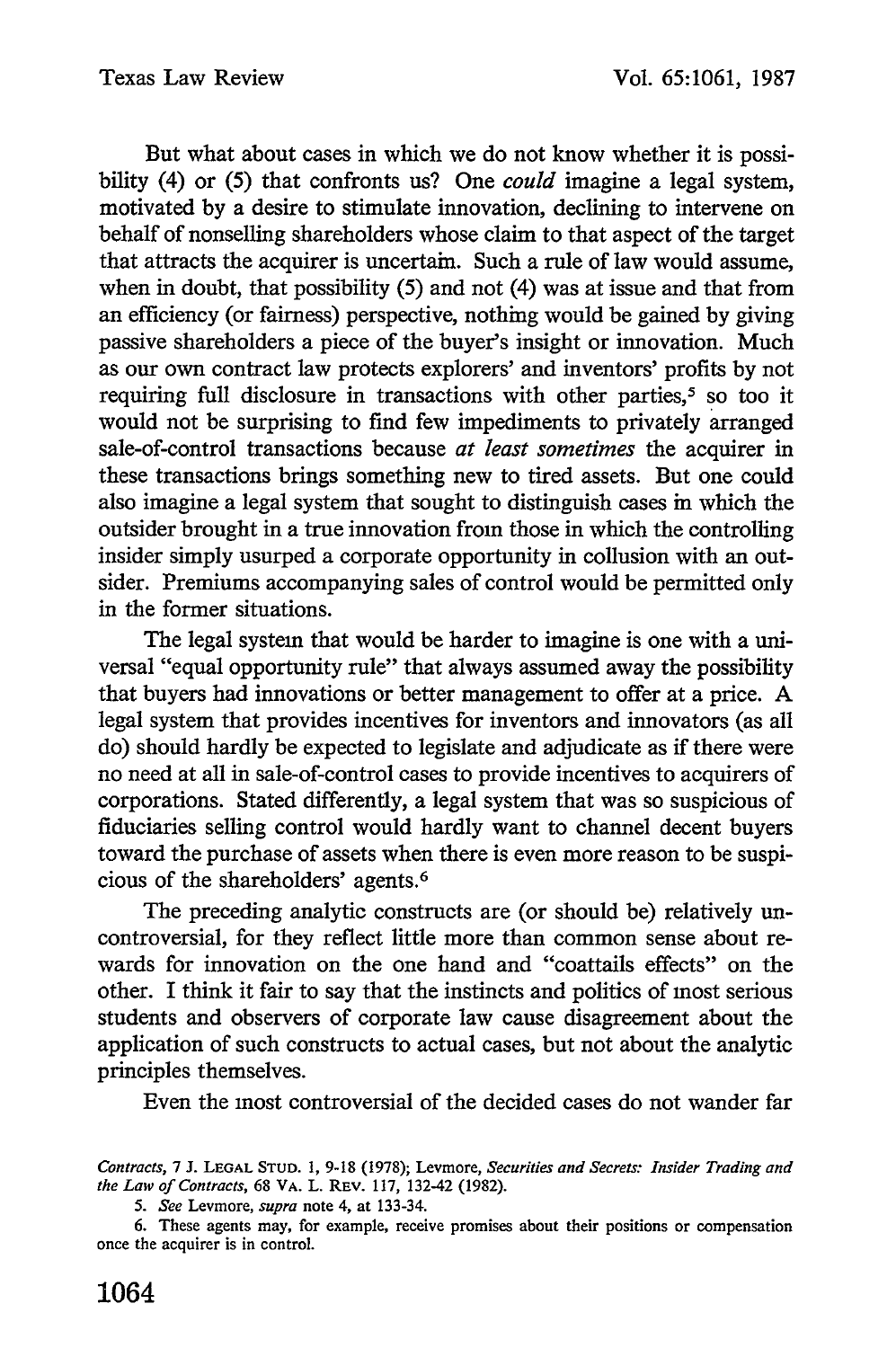from the norms suggested by some plain thinking about behavioral effects in general, and innovations and coattails in particular. Thus, there is no general legal requirement to share an opportunity to sell one's stock at a premium.<sup>7</sup> As we have seen, a contrary rule would allow nonselling shareholders to enjoy both a recovery and a coattails effect. "Equal opportunity" is enjoyed naturally rather than legally. In contrast, the few cases that might support an equal opportunity rule concern circumstances in which there is every reason to think that the buyer brings in no innovation. In the most famous of these cases, *Perlman v. Feldmann,8* a consortium of buyers of steel from the Newport Steel Company purchased from Feldmann a controlling block of shares of Newport at a premium above market price. Feldmann had devised a plan under which Newport had been requiring low-interest loans from its customers in lieu of higher prices. The point of this plan was quite clearly to profit fiom market conditions during the Korean War without resorting to blatant price increases, which might have brought on explicit price controls or other unpleasant consequences. Inasmuch as the buyers of Newport stock were none other than its customers, it is quite plain that they intended to do away with the "Feldmann Plan" and sell steel to themselves at an artificially low price.

In normal circumstances one might simply allow such a sale of control and assure the plaintiff-nonselling shareholders that if any customerinsider should try to take more than its pro rata share of a corporate asset by selling steel to a related enterprise at less than an arm's-length price, then the law would at a minimum require the fiduciary to make Newport, the wronged firm, whole. But *Perlman* concerns abnormal circumstances. Inasmuch as many citizens, and therefore courts, would disapprove of hidden steep price increases in a basic commodity during wartime, the buyer of a controlling interest in Newport stock possibly would have succeeded in defeating the rights and expectations of minority shareholders later on.

A suit about illicit intercorporate pricing (between Newport and the customers controlled by the new Newport insiders) might well have failed. The decision in *Perlman* requiring Feldmann to share the premium that he received with the nonselling shareholders can thus be related perfectly to the likely failure of corporate law to prevent wrongful behavior in the future. Alternatively, one can view the decision as simply opposed to wartime price increases (and possible windfalls). Feldmann's extraction of a premium for his stock was presumably a substitute for

*<sup>7.</sup> See* **R. CLARK,** *supra* note **1,** § **11.4, at 478.**

**<sup>8. 219</sup> F.2d 173 (2d Cir.),** *cert denied,* 349 **U.S. 952 (1955).**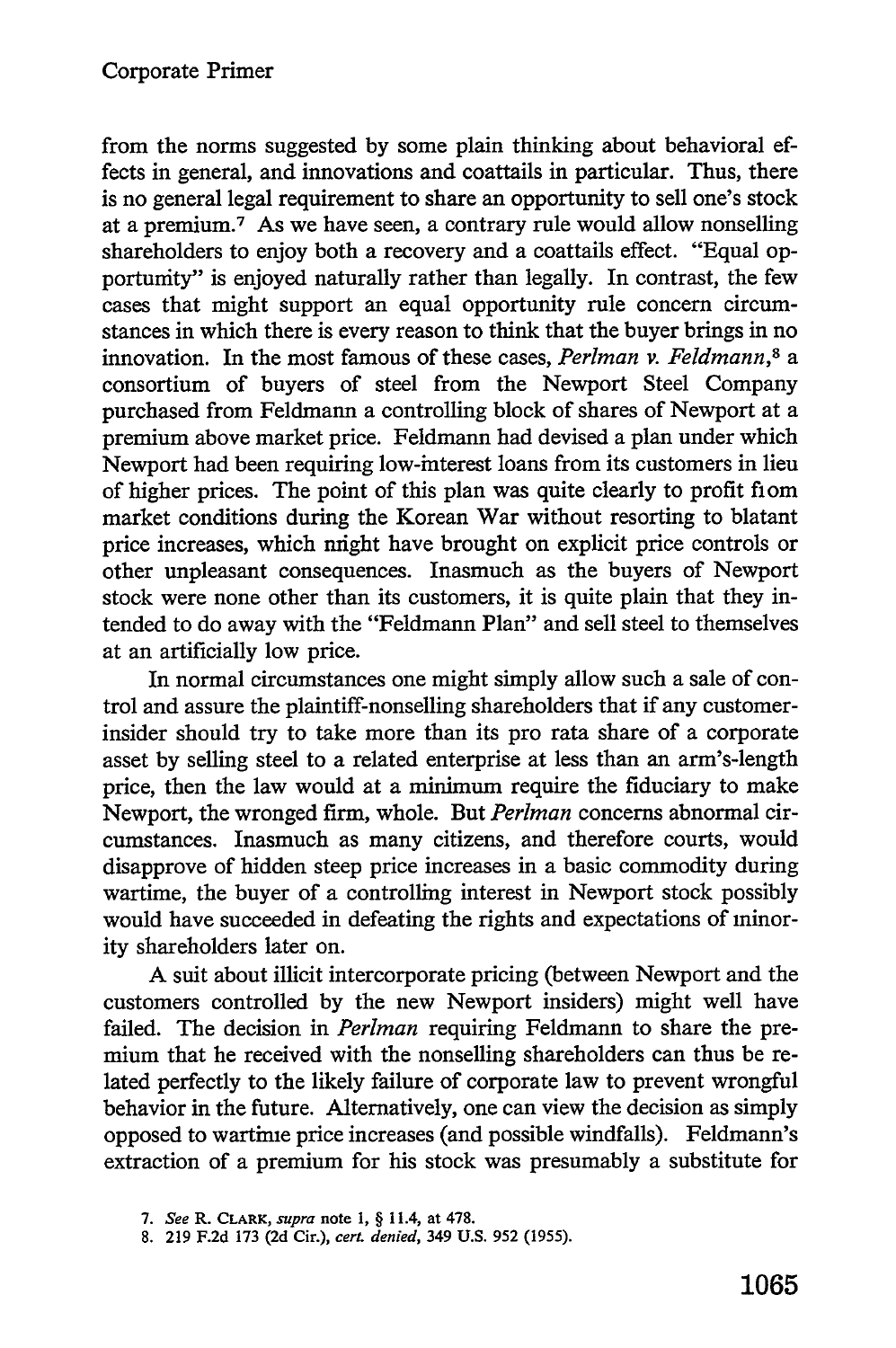wartime profit-taking over some time. Moral opposition to the latter might lead to a decision denying the former. Either way, the decision in *Perlman* is best understood by bearing in mind not only the circumstances of wartime but also the nature of the innovation and coattail effects stirring within the case.

The analytic concepts associated with innovations and the buyer's coattails can be seen from a different angle in perhaps the second bestknown exceptional (proplaintiff) case involving control transactions, *Jones v. H. F. Ahmanson & Co.*<sup>9</sup> In that case, the controlling shareholders of a company with shares ripe to be split (in order to bring them within the price range desired by and affordable to most investors) refused to effect a stock split, but simply formed a second company to hold their (eighty-five percent) shares of the first, and then sold shares of the second company to the public. The "innovation," that is, the technique of splitting stock-known to every student of the stock market and hardly much of an innovation at all—essentially was denied to the minority shareholders of the first company. Instead, the controlling shareholders usurped that opportunity in a way that allowed them to enjoy one hundred percent, rather than eighty-five percent, of the profit. It would be easy to understand a ruling that forced the sharing of brilliant innovations (developed on company time) with passive, outside shareholders, for any other rule might discourage the pooling of capital and encourage delay in innovating. It is especially easy to understand such a ruling when the innovation is as straightforward as that at issue in *Ahmanson.*

I might add that had *Ahmanson* also involved a sale of control prior to what might be regarded as the discriminatory stock split,<sup>10</sup> one should not have expected nonselling shareholders to have succeeded in a *Perl*man-style claim for a share of any premium. One might wonder at the existence or size of such a premium, but because there is reason to expect (unlike in *Perlman)* that the law would prevent fiduciary breaches (such as discriminatory stock splits or below-market intercorporate pricing) later in time, as it in fact did in *Ahmanson* itself, there is no reason to intervene when control is transferred. It is, after all, always possible that the acquirer brings in some true innovation that would be discouraged by a rule that required the sharing of premiums.

I will not extend this primer further. It is meant to convey that

<sup>9. 1</sup> Cal. 3d 93, 460 P.2d 464, **81** Cal. Rptr. 592 (1969).

<sup>10.</sup> Imagine, for example, that an outsider bought 85% of the stock at a premium above market price and *then* proceeded, as in *Ahmanson,* to put this stock in a holding company and sell its shares to the public.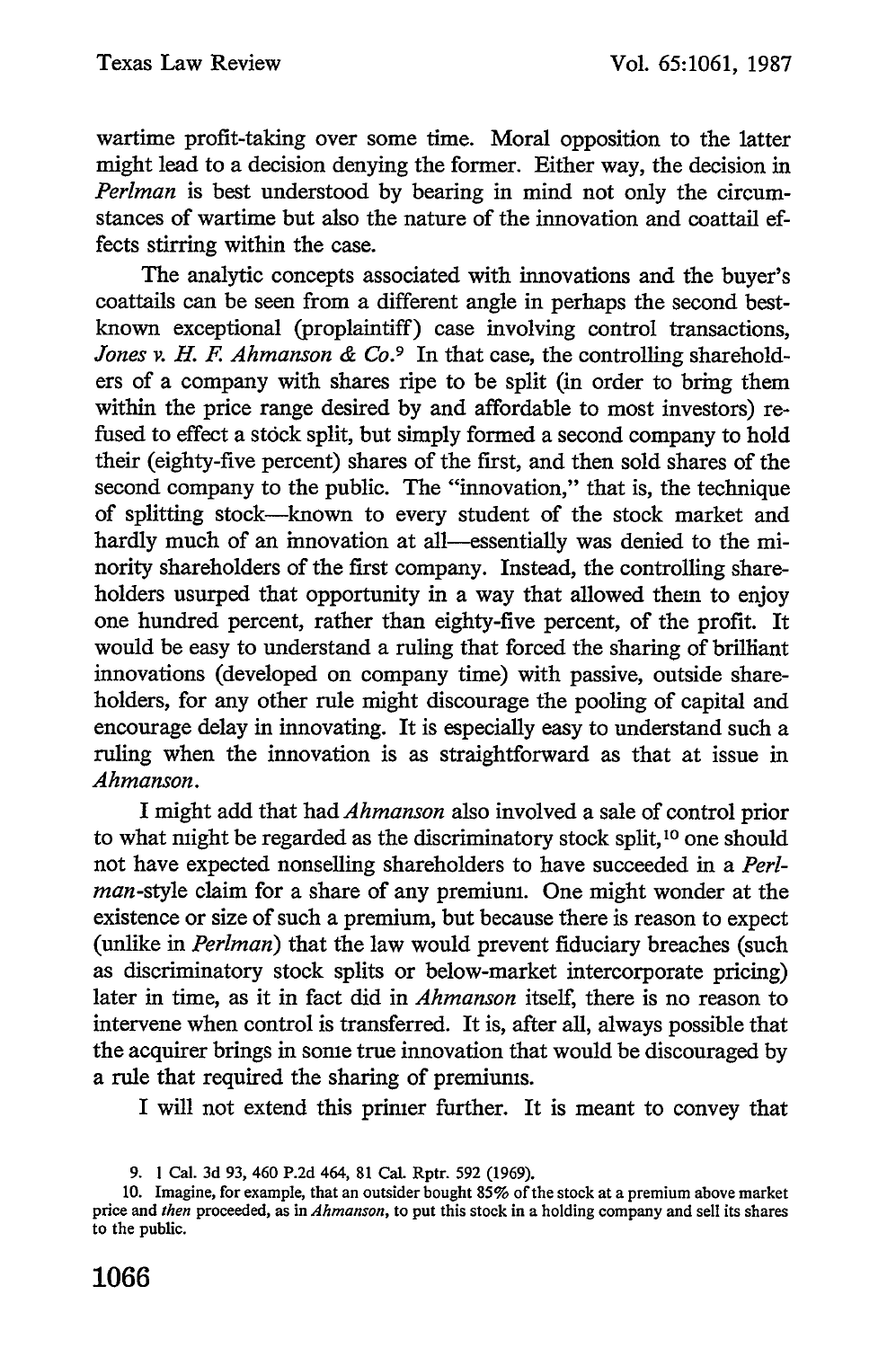which I suspect is conveyed in any given week's material in any good modem corporate law course: whatever else is suggested (and there is plenty) by those disputes we study in corporate law, one must learn to keep track of incentives (here the rewards available to innovators) and effects on markets (here the notion that nonselling shareholders will sometimes derivatively enjoy whatever it is that causes an acquirer to pay a premium).

\* \* \* \*

As the above sketch of several corporate law concepts implies, there is much that we do not know about transactions involving corporate control. To learn more about such transactions requires additional casework, for we need to know whether other cases fit (or could be made to fit) the framework outlined above and (we are curious to know) whether courts are consciously concerned with things like rewards to innovation, including better management. Empirical studies are also needed to assess the eventual distribution of control premiums, the timing of innovations, responses to judicial decisions, the cost of innovators' gaining control of corporations, and so forth. And surely more philosophical work on such questions as the conditions under which we would want to sacrifice some citizens' wealth in order to increase aggregate wealth is needed. In some sense, *The Philosophy of Corporate Control* adds to our knowledge on two of these fronts (it is not an empirical study); in another sense it adds not at all.

Bayne's main argument, familiar to many readers of law reviews, for he has been a prolific scholar, is that a contrôleur<sup>11</sup> is a "strict trustee" and that sales of control are therefore "intrinsically illegitimate." The argument is developed through Bayne's obvious interest in language, in particular the language found in judicial decisions. The language of these opinions is taken quite seriously: references to directors' duties or trustee-like responsibilities are duly recorded and set out as evidence in favor of the central argument. **12** But Bayne does not limit himself to the language found in cases. Articles, treatises, and Restatements are also culled for language suggesting that fiduciaries be unselfish and trustee-

**<sup>11.</sup> Bayne defines** "contrbleur" as "the office [to which] **the** custody **of the** corporation has been entrusted **....** Upon the office the fiduciary duties exist. To the office all the rights belong. From the office, therefore, all corporate control activities arise." P. **111.** Bayne expands on this term at **pp. 111-23.**

<sup>12.</sup> *See, eg.,* **p. 137,** *quoting* Porter v. Healy, **91 A.** 428, 432 (Pa. 1914) ("Although the stock **of** one who is a director **of** a corporation is his individual property... he has no right, either directly or indirectly, to use it for his own selfish ends **.... );** *id., quoting* Commonwealth Title Ins. **&** Trust Co. v. Seltzer, **76 A. 77, 79** (Pa. **1910)** ("The director of a corporation is a trustee for the entire body of stockholders **.... ").** Numerous other quotations may readily be found throughout the book.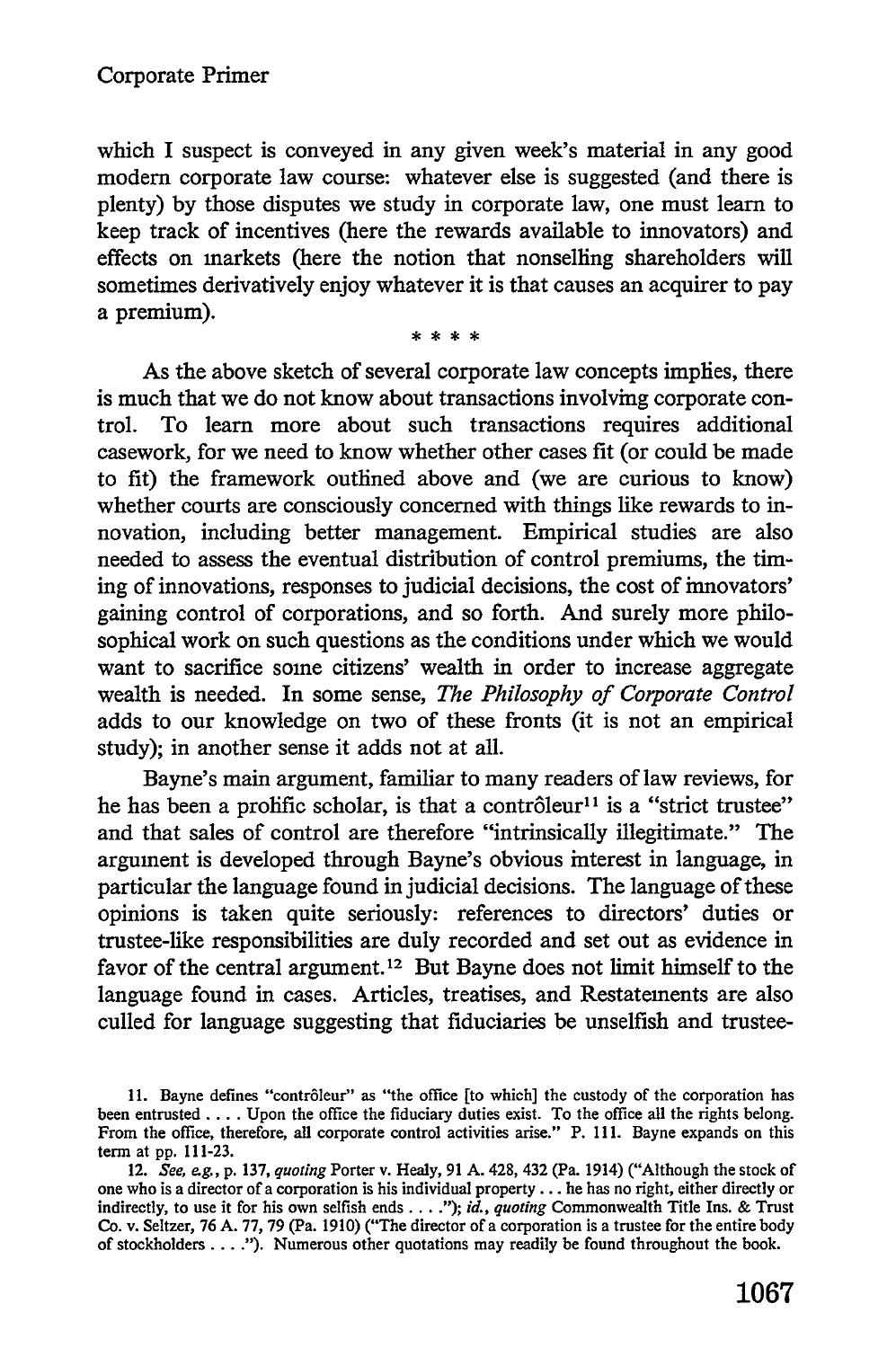like.<sup>13</sup>

The philosophical argument, advertised in the book's title, is constructed in the same manner as the argument from precedents in the case law and academic commentary. The reader is treated to numerous quotations and asked to believe that because so many sources are consistent with a given moral viewpoint, it follows that such a viewpoint has been established as superior to all others. Unfortunately, hundreds of quotations (there are more than three hundred substantial, indented quotations in this relatively short book) do not prove much when alternative positions and supporting quotations are well known. Moreover, it is one thing to say that a fiduciary has some duties; it is quite another to establish the specific behavior required by such duties. Bayne does little of the latter. Quotations about the evil of dishonesty might, for example, be sufficient to convince me that dishonesty is morally wrong, but such quotations hardly help me decide what the law ought to do when a public figure is defamed in the press. Similarly, it is unhelpful to be told that someone is a fiduciary when the question to be decided is whether specific transactions make passive shareholders or the surrounding society better or worse off.

Professor Bayne's disinclination to confront the arguments, as opposed to the occasionally useful quotations, in the literature of the last decade makes this book especially frustrating and unsatisfying. Not once does Bayne allow that an acquirer may have paid a premium for a controlling interest because it believed (as did the seller) that in its hands the target company would rise so much in value that the premium would seem like a worthwhile investment-and nonselling target shareholders would be better off.14 Not once does he treat us to any theoretical or empirical discussion of the coattails effect, so that we may judge whether passive shareholders who win lawsuits against contrôleurs who have sold out might not be overcompensated. Nor, when advancing the view that contrôleurs be obliged to share premiums with fellow shareholders through a tender offer mechanism, 15 does the discussion consider either the disclosure problems involved in such a plan or the possibility that

13. *See, e.g., p. 201, quoting Berle, "Control" in Corporate Law, 58 COLUM. L. REV. 1212, 1220* (1958) ("Any businessman who transfers control of his company regards it as his ethical duty to assure himself that his successors conform to at least minimum standards of character and responsibility."); p. 263, *quoting* RESTATEMENT OF RESTITUTION § 197, at 808 (1937) ("Where a fiduciary in violation of his duty to the beneficiary receives or retains a bonus or commission or other profit, he holds what he receives upon a constructuve trust for the beneficiary."). It is the rare page that has no similar block quotes.

14. *See, eg.,* pp. 289-94 (discussing the acquisition of stock in Detroit Steel Corp. by American Export Industries, Inc.); 310-27 (same).

15. Pp. 328-33.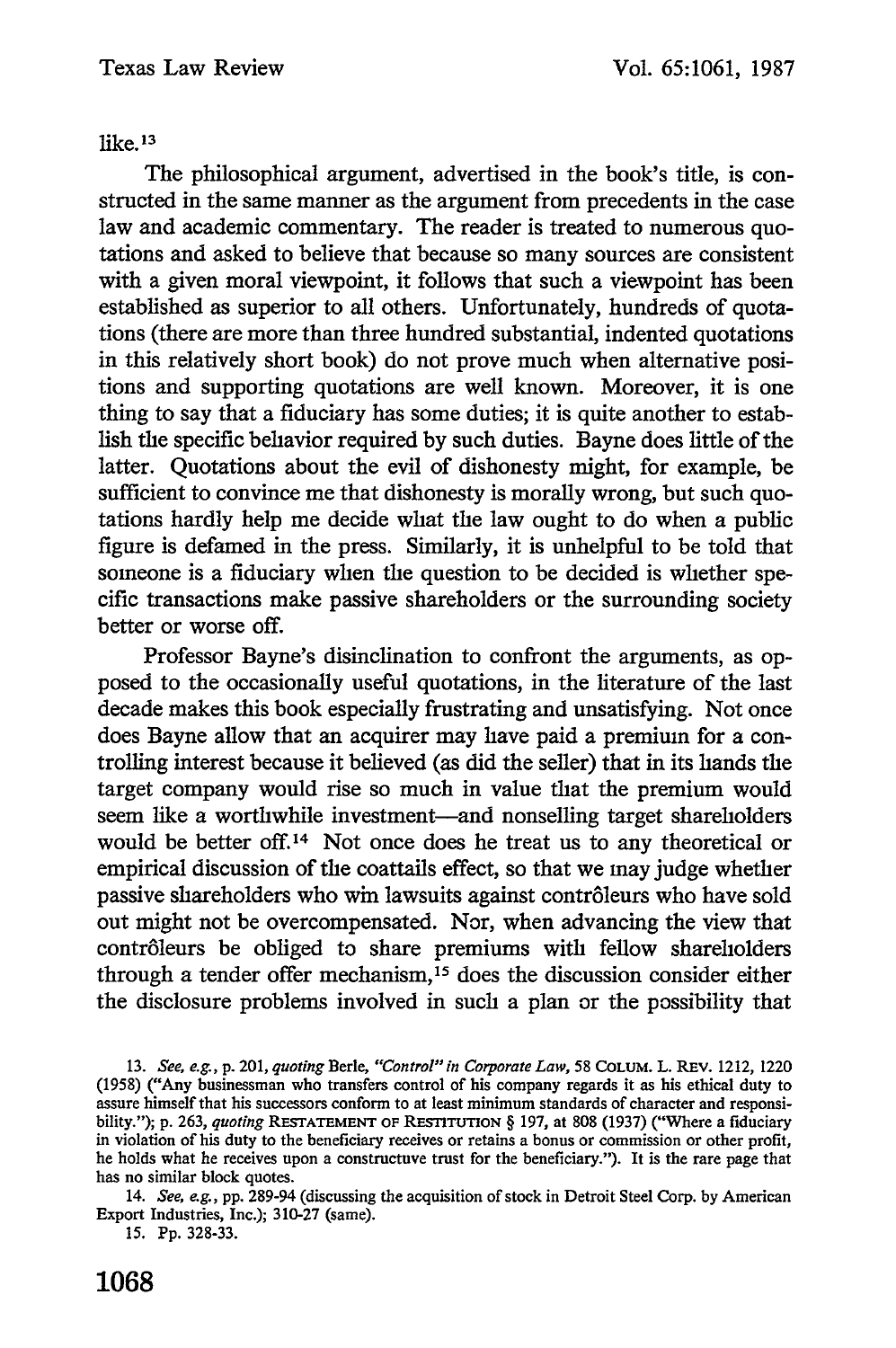controlling shareholders will inefficiently block takeovers unless they can completely depart from the scene.<sup>16</sup> These questions and many others confront the modem observer of transactions in corporate control, and yet they play no important role in Professor Bayne's treatise.

Although I find Bayne's main argument unhelpful or even untenable, in the epilogue to *The Philosophy of Corporate Control: A Treatise on the Law of Fiduciary Duty,17* Bayne expresses two hopes that cannot help but provoke those of us who work in the corporate law area:

The first hope for the *The Philosophy of Corporate Control has* been to erect a substantial, complete, tenable, corpus of principles

It has been the glory of both moral theology and the Anglo-American common law-understandably because both are the products of the same ethicolegal rational mind-that each succeeding thinking generation has refurbished, refined, expanded, the scholarly work of each earlier generation. The second hope, therefore, has been that *The Philosophy of Corporate Control* would be sufficiently cohesive and credible as to warrant the further study of scholars, thoughtful commentary, development, elaboration.<sup>18</sup>

Here is a scholar who, like most of us, finds interest in a topic, writes about it, and yet obviously receives little feedback from his colleagues who think about and teach corporate law. Bayne obviously does not share with me the framework set out in the beginning of this Review, yet we have never communicated with one another. If I believe (as I do) that the standard imposed **by** the law of trusts on a trustee is very different from that imposed on a corporate fiduciary<sup>19</sup>—the terms of "trust,"

16. There is also the possibility that selling contrôleurs will be more likely to stay on board after the tender offer mechanism fails to buy out all their shares. In this case, potential acquirers, needing to purchase a larger interest in order to be unconcerned that this significant minority interest will interfere with its plans, may be somewhat deterred from these acquisitions. This possibility also is not considered in *The Philosophy of Corporate Control.*

**17.** Despite the book's subtitle, it should be noted that this is neither a treatise in the familiar sense nor about the law of fiduciary duty generally. One is tempted to understand the subtitle as a marketing device: practitioners of corporate law might be attracted **by** treatises more than **by** philosophies. But this work is hardly meant as a useful reference for the practicing bar. The index (like the book itself), for example, does not refer to poison pills, two-tier tender offers, leveraged buyouts, going private, or any other development or phrase that is of interest to the contemporary corporate lawyer. It is, however, charming and outrageous. Two of the longest entries are "Disposition of premium-bribe" and "Intrinsic illegitimacy of premium-bribe" (a subcategory of which is "Turpitude, essence of" and, beneath that, "Coalesced turpitude," "Components," and "The perversion" (including **"A** turning away" and, again, "Essence of")). *See* **pp.** 409-10. The two most entertaining entries in the index are "Means to end" (cross-referenced under "End, means to") and "Willy-nilly" (referring the reader to eight different pages where the phrase **can** be found). *See* **pp.** 410, 412, 414.

**18.** P. **377.**

**19. My** belief derives both from a theoretical perspective and from the actual law. Under the law, a "real" trustee, for example, is not allowed to "wear two hats" (he must, for instance, return any commissions earned if, as trustee, he employs himself as, say, a real estate broker for the trust).